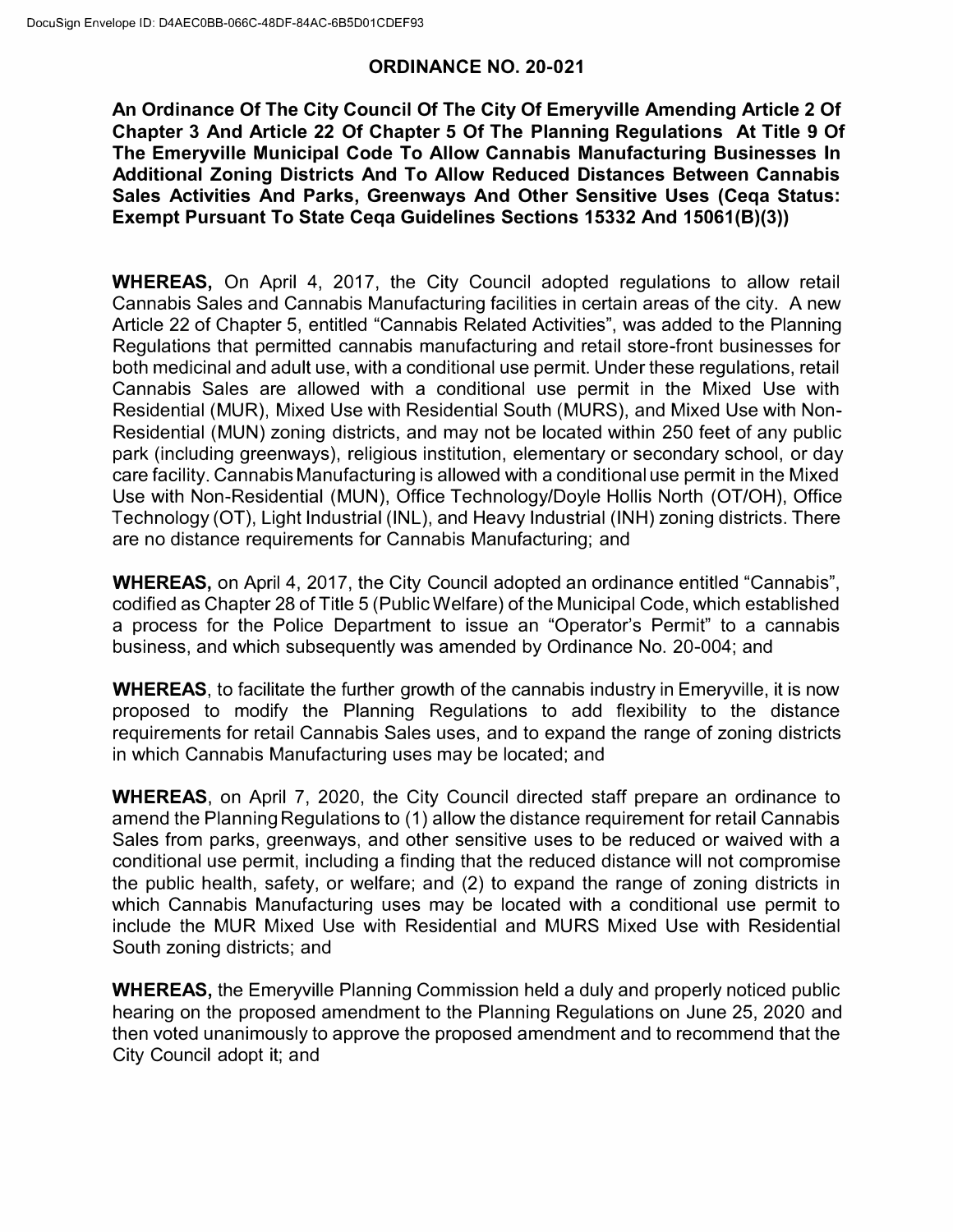Ordinance No. 20-021 Planning Regulations Amendment for Cannabis Related Activities City Council Meeting | September 15, 2020 Page 2 of 5

WHEREAS, the Emeryville City Council held a duly and properly noticed public hearing on the proposed amendment to the Planning Regulations on September 1, 2020 to solicit public comments and review and consider the proposed amendment; and

WHEREAS, the City Council has reviewed and considered the staff report and attachments thereto, all public comments, and the proposed amendments to Title 9 of the Emeryville Municipal Code, as set forth below, and the applicable provisions of the Emeryville Municipal Code;

## NOW, THEREFORE, THE CITY COUNCIL OF THE CITY OF EMERYVILLE DOES HEREBY ORDAIN AS FOLLOWS:

## SECTION ONE. PURPOSE AND INTENT.

The purpose and intent of this ordinance is to allow the distance requirement for retail Cannabis Sales from parks, greenways, and other sensitive uses to be reduced or waived with a conditional use permit, including a finding that the reduced distance will not compromise the public health, safety, or welfare; and to expand the range of zoning districts in which Cannabis Manufacturing uses may be located with a conditional use permit to include the MUR Mixed Use with Residential and MURS Mixed Use with Residential South zoning districts.

# SECTION TWO. REQUIRED FINDINGS FOR ADOPTING ORDINANCE.

The City Council hereby makes the following findings, pursuant to Section 9 -7.1305 of the Emeryville Municipal Code:

a) That the proposed amendment is consistent with the General Plan;

The proposed amendments to the Planning Regulations to allow cannabis manufacturing in additional zoning districts as well as reduction in setbacks for cannabis sales would be consistent with the following policy of the General Plan:

LU-P-26 Economic Development: "A mix of commercial uses to stimulate the City's fiscal base from downturns in particular markets shall be maintained."

Allowing cannabis manufacturing in additional districts (MUR and MURS) will assist in stimulating the City's fiscal base by bringing additional properties that can accommodate the use, which will bolster the City's economy in this sector. Moreover, Custom Manufacturing, Light Manufacturing, and Small Food Production are allowed with a conditional use permit in the MUR and MURS zones. All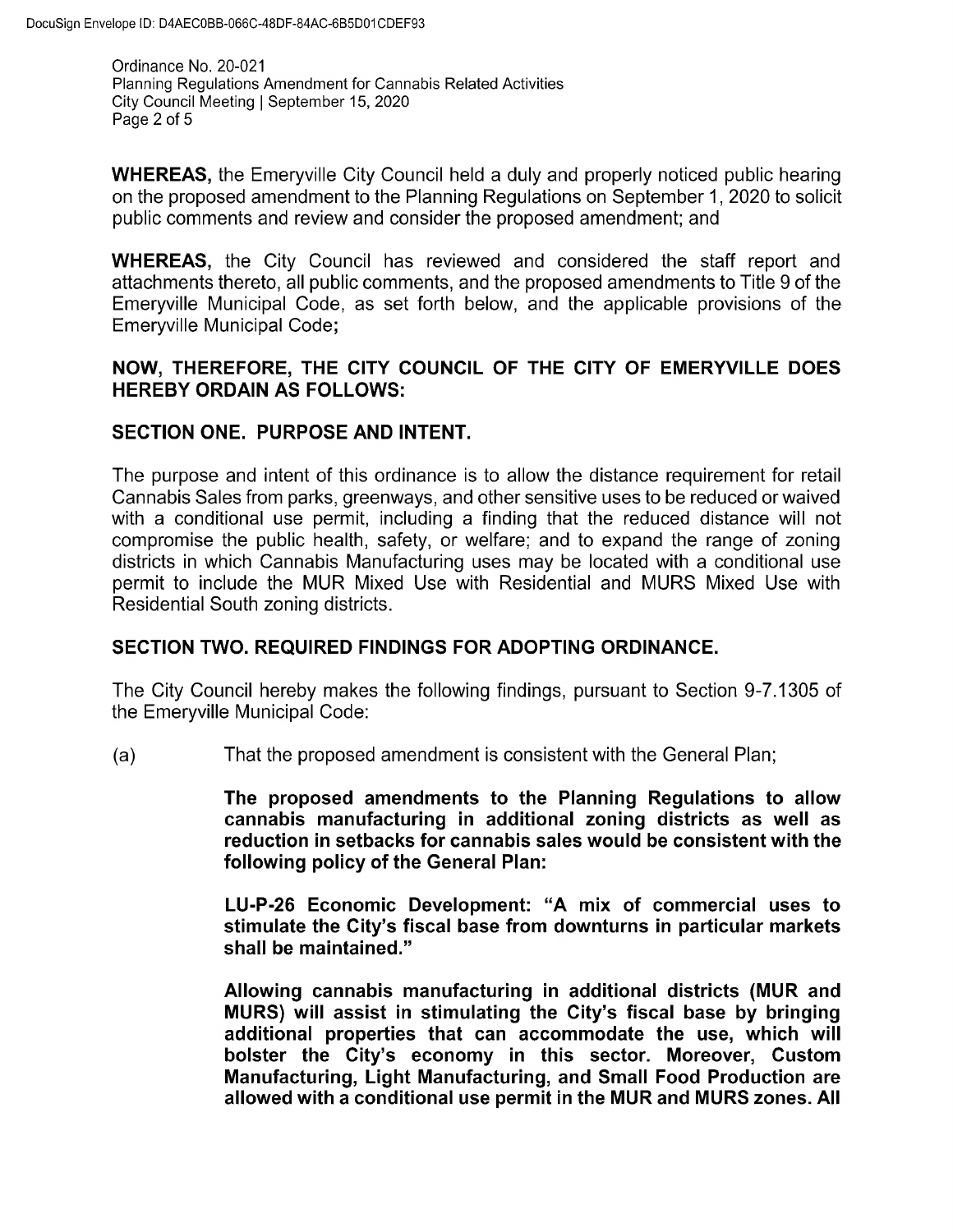Ordinance No. 20-021 Planning Regulations Amendment for Cannabis Related Activities City Council Meeting | September 15, 2020 Page 3 of 5

> of the existing cannabis manufacturers in the City are similar in nature to Light Manufacturing, Custom Manufacturing and/or Small Food Production.

> Given the small size of the City, there is limited land available for cannabis sales and any reduction in the buffer from sensitive receptors will require approval from the Planning Commission which will allow compatibility of any particular business with the surrounding area to be assessed on a case-by-case basis and ensure that that public health, safety and welfare are not compromised.

b) That the proposed amendment is necessary for public health, safety, and general welfare or will be of benefit to the public;

> The proposed amendments will benefit the public by adding to the economic base of the city and allowing additional opportunities to establish cannabis retail and manufacturing businesses.

c) That the proposed amendment has been reviewed in compliance with the requirements of the California Environmental Quality Act.

> This Ordinance is exempt from environmental review under State CEQA Guidelines Section 15332, which applies to infill development projects, and under the "common sense exemption" at Section 15061(b)(3) of the State CEQA Guidelines because it can be seen with certainty that there is no possibility that the proposal may have a significant effect on the environment.

d) For a change to the Zoning Maps, that the subject property is suitable for the uses permitted in the proposed zone in terms of access, size of parcel, relationship to similar or related uses, and other relevant considerations, and that the proposed change of zoning district is not detrimental to the use of adjacent properties.

> No changes to the Zoning Map in Figure 3.103(a) or the Zoning Overlay Map in Figure 9-3.103(b) of the Planning Regulations are proposed.

### SECTION THREE. AMENDING TABLE 9-3.202 OF SECTION 9.3.202 OF ARTICLE 2 OF CHAPTER 3 OF TITLE 9 OF THE EMERYVILLE MUNICIPAL CODE.

Table 9-3.202 of Article 2 of Chapter 3 of Title 9 of the Emeryville Municipal Code is hereby amended as follows, with deletions shown in strikeout type and additions shown in double-underlined type.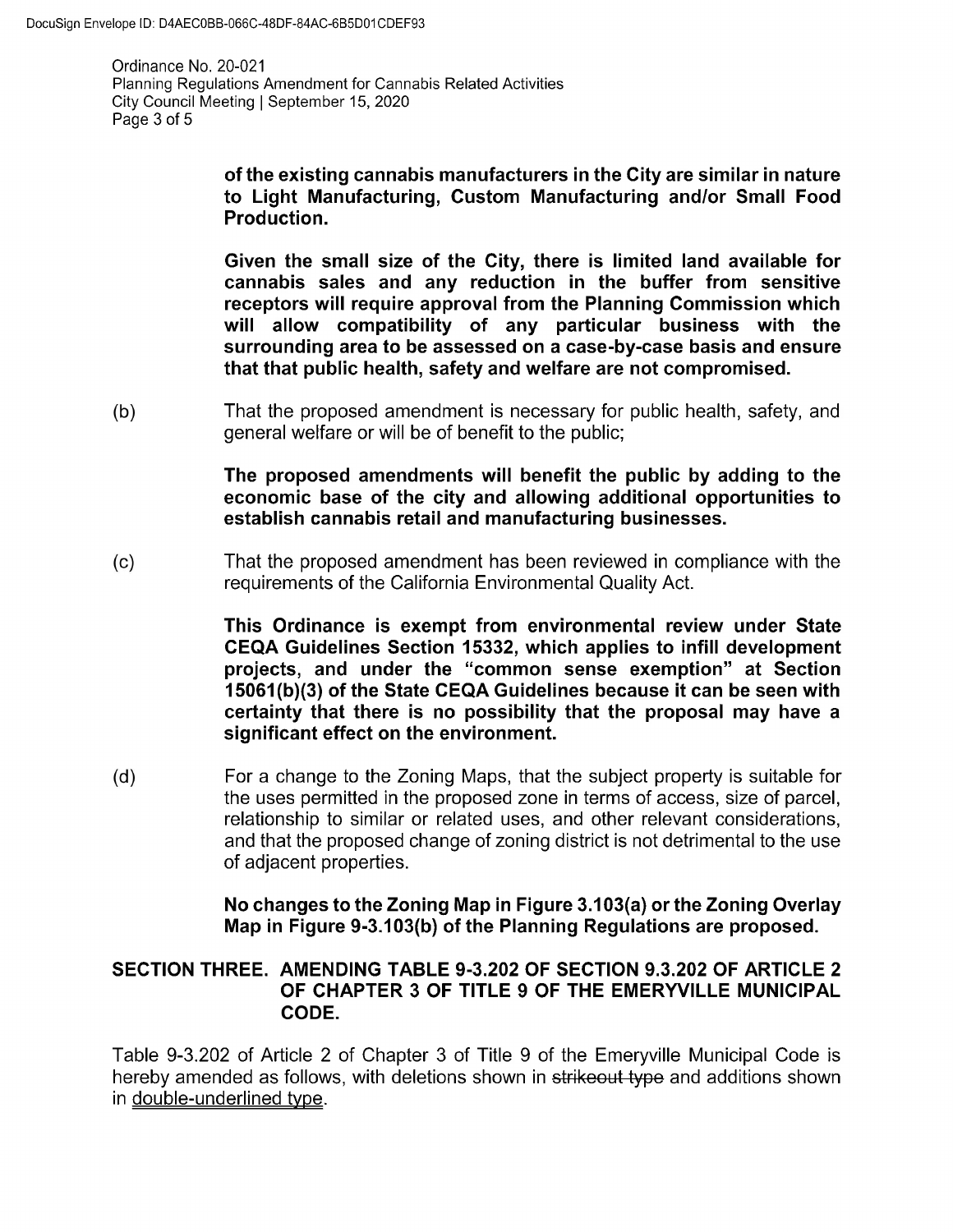Ordinance No. 20-021 Planning Regulations Amendment for Cannabis Related Activities City Council Meeting | September 15, 2020 Page 4 of 5

| Table 9-3.202. |  | Uses Permitted, Conditionally Permitted, and Prohibited. |
|----------------|--|----------------------------------------------------------|
|----------------|--|----------------------------------------------------------|

|                            |                                        | <b>Base Zones</b>                         |                                |                                                |                                                                       |                                                    |                        |                                                                               |                                               |                                         |                    |          |                                 |                                      |
|----------------------------|----------------------------------------|-------------------------------------------|--------------------------------|------------------------------------------------|-----------------------------------------------------------------------|----------------------------------------------------|------------------------|-------------------------------------------------------------------------------|-----------------------------------------------|-----------------------------------------|--------------------|----------|---------------------------------|--------------------------------------|
| <b>Use Classifications</b> | Density<br>Medium<br>Residential<br>RM | Density Residential<br>High<br>RMH Medium | RH High Density<br>Residential | with<br>Use<br><b>MUR Mixed</b><br>Residential | with<br><b>Mixed Use</b><br>South<br>Residential<br>MURS <sub>I</sub> | with<br>Use<br>Non-Residential<br><b>MUN Mixed</b> | Office/Technology<br>5 | echnology<br>Area<br>North<br>-<br>Office/<br>Hollis<br><b>HULLO</b><br>Doyle | Light Industrial<br>$\overline{\overline{z}}$ | Industrial<br>Heavy<br>$\overline{\Xi}$ | Public<br>$\Omega$ | M Marina | Space<br>Park/Open<br><b>PO</b> | Shoreline<br>Management<br><b>SM</b> |
| <b>Industrial</b>          |                                        |                                           |                                |                                                |                                                                       |                                                    |                        |                                                                               |                                               |                                         |                    |          |                                 |                                      |
| Manufacturing              |                                        |                                           |                                |                                                |                                                                       |                                                    |                        |                                                                               |                                               |                                         |                    |          |                                 |                                      |
| Cannabis<br>Manufacturing  | X                                      | X                                         | $\boldsymbol{\times}$          | X <sub>C</sub>                                 | X <sub>C</sub>                                                        | С                                                  | С                      | С                                                                             | С                                             | С                                       | X                  | X        | X                               | X                                    |

# SECTION FOUR. AMENDING SECTION 9-5.2207 OF ARTICLE 22 OF CHAPTER 5 OF TITLE 9 OF THE EMERYVILLE MUNICIPAL CODE.

OF TITLE 9 OF THE EMERYVILLE MUNICIPAL CODE.<br>Section 9-5.2207 of Article 22 of Chapter 5 of Title 9 of the Emeryville Municipal Code is<br>hereby amended as follows, with deletions shown in strikeout type and additions shown<br> **CFT**<br>Section 9-5.2207 of Articl<br>hereby amended as follo<br>in <u>double-underlined type</u> hereby amended as follows, with deletions shown in <del>strikeout type</del> and additions shown in <u>double-underlined type</u>.<br>In <u>double-underlined type</u>.<br>**Section 9-5.2207: Standards** 

hereby amended as follows, with deletions shown in <del>strikeout type</del> and additions shown<br>in <u>double-underlined type</u>.<br>**Section 9-5.2207: Standards**<br>(c) Cannabis Sales shall not be located within two hundred fifty feet (250' In <u>double-underlined type</u>.<br>Section 9-5.2207: Standards<br>(c) Cannabis Sales shall not be located within two hundred fifty feet (250') of any school,<br>day care facilities, religious institution or public park, <u>unless a cond</u> (c) Cannabis Cales shall not be located within two handred lifty feet (200) of any school, day care facilities, religious institution or public park, <u>unless a conditional use permit is</u> approved with a finding that the re  $28$  of Title 5. safety, or welfare, and Cannabis Sales shall comply with all applicable performance<br>standards in Article 11 of this chapter and with all applicable general conditions in Chapter<br>28 of Title 5.<br>**SECTION FIVE. CEQA DETERMINA** 

# **SECTION FIVE. CEQA DETERMINATION**

The proposed amendment is exempt from the California Environmental Quality Act<br>(CEQA) under State CEQA Guidelines Section 15332, which applies to infill development<br>projects, and under the "common sense exemption" at Secti projects, and under the "common sense exemption" at Section 15061(b)(3) because it can be seen with certainty that there is no possibility that the proposal may have a significant effect on the environment. can be seen with certainty that there is no possibility that the proposal may have a